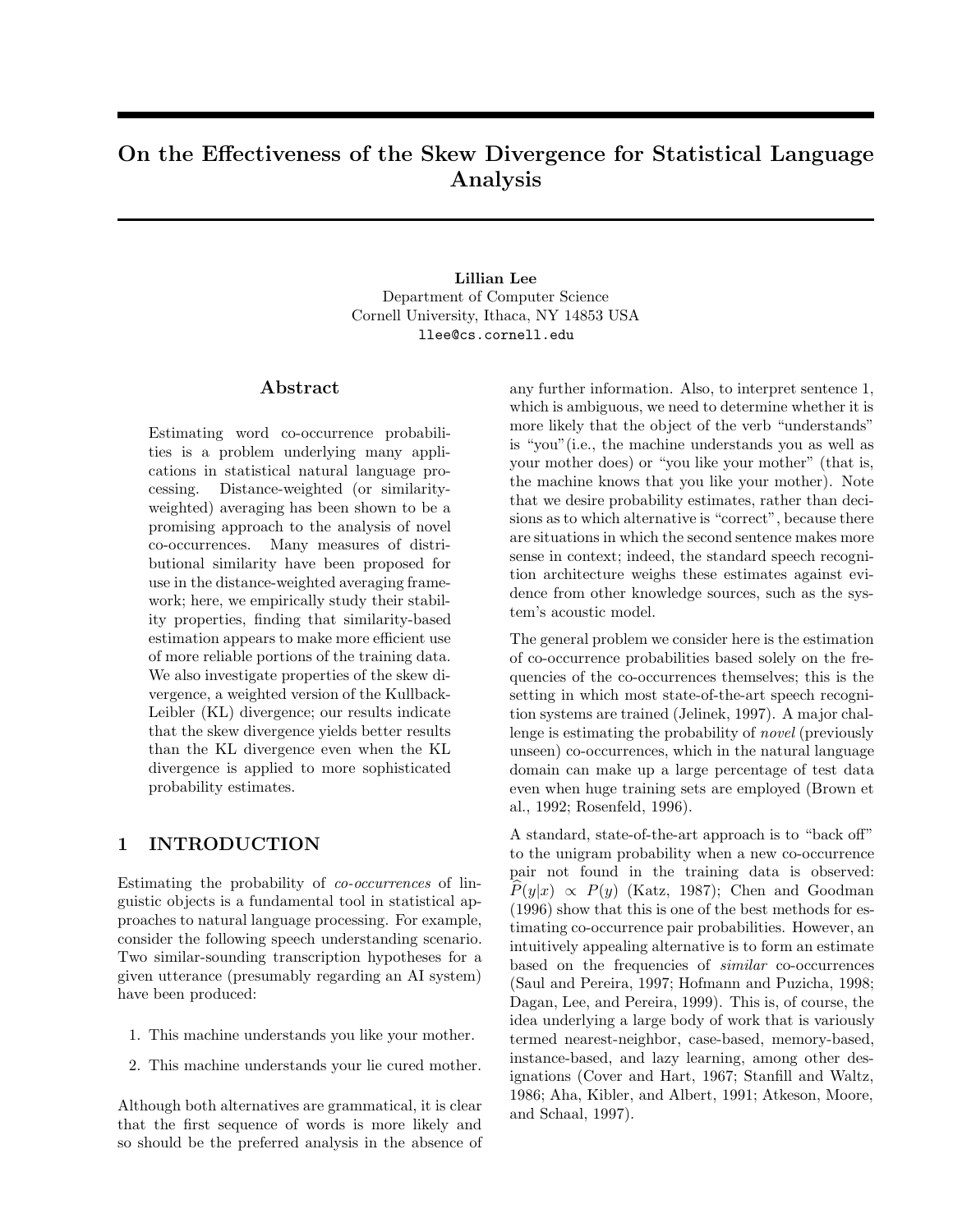Memory-based methods for classification have been successfully applied to a variety of language understanding tasks. Typically, similarity between objects is determined by the similarity of their corresponding feature vectors, where the features are symbolic (Stanfill, 1987; Cardie, 1993; Ng and Lee, 1996; Daelemans, van den Bosch, and Zavrel, 1999). In contrast, in our setting, the "features" are numeric cooccurrence frequencies. Also, memory-based work has concentrated on supervised learning, in which class labels are provided in the training data; however, cooccurrence probability estimation must be unsupervised because the true probability distribution of linguistic objects is not known. In short, our focus is on *distributional similarity*: determining the similarity between two empirically-determined conditional distributions  $P(Y|x)$  and  $P(Y|x')$ .

In previous work (Dagan, Lee, and Pereira, 1999), we have demonstrated that using similarity-weighted averaging has the potential to produce high-quality probability estimates for low-frequency co-occurrences, yielding improvements on standard performance metrics of up to 20% with respect to back-off. Later work (Lee, 1999) compared the behavior of several measures of distributional similarity and introduced the *skew divergence*, an approximation to the Kullback-Leibler (KL) divergence, itself a classic measure of the distance between distributions (Cover and Thomas, 1991).

In this paper, we study the stability of similarity measures when trained on frequency-filtered data, finding that in comparison to Katz's back-off, similarity-based estimation is far more robust. This indicates that similarity functions may make more efficient use of arguably more reliable sections of the training data.

Also, we further study the skew divergence. We find that roughly speaking, the skew divergences yielding the best results are those that approximate the KL divergence more closely. This leads to the question of whether the good performance is due simply to "proximity" to the KL divergence, which, for technical reasons, cannot be directly applied to non-smoothed distributions. That is, we ask whether it is better to approximate the KL divergence, or to use the KL divergence itself on smoothed distributions. Our results indicate that even if we use the KL divergence on distributions derived via sophisticated estimation methods, the skew divergence achieves better results.

# **2 DISTRIBUTIONAL SIMILARITY**

For two objects  $x$  and  $x'$  co-occurring with objects drawn from a finite set  $\mathcal{Y}$ , we seek to calculate the similarity (or distance) between  $q(Y) \triangleq P(Y | x)$  and  $r(Y) \triangleq P(Y | x')$ , where these distributions are estimated from a training corpus. For example, we can infer that the word "business" might serve as a good proxy for the word "company" because they both frequently occur as the object of verbs like "acquire", but rarely as objects of the verb "defenestrate".

There are many possible similarity (or distance) functions. In section 2.1 we briefly introduce a few of the most commonly-used measures, listed in Table 1. Section 2.2 presents examples of similar words computed using these functions.

## **2.1 FUNCTIONS**

The *Kullback-Leibler (KL) divergence* D(q||r) is a classic measure of the "distance" between two probability mass functions (Cover and Thomas, 1991). Unfortunately, it is undefined if there exists a  $y \in \mathcal{Y}$  such that  $q(y) > 0$  but  $r(y) = 0$ . This property makes it unsuitable for distributions derived via maximumlikelihood estimates, which assign a probability of zero to co-occurrences not appearing in the training data. Unfortunately, in natural language tasks, such *unseen* co-occurrences are very common in application (test) data (Brown et al., 1992).

One option is to employ *smoothed* estimates so that  $r(y)$  is non-zero for all y, as was done in our previous work (Dagan, Lee, and Pereira, 1999). Another alternative is to use approximations of the KL divergence that do not require  $q$  to be absolutely continuous with respect to r. Two such functions are the *Jensen-Shannon divergence*<sup>1</sup> (J. Lin, 1991) and the *skew divergence* (Lee, 1999). The Jensen-Shannon divergence, which is symmetric, considers the KL divergence between q, r, and the *average* of q and r, under the assumption that if  $q$  and  $r$  are similar to each other, they should both be "close" to their average. The asymmetric skew divergence, on the other hand, simply smooths one of the distributions by mixing it, to a degree determined by the parameter  $\alpha$ , with the other distribution (observe from Table 1 that at  $\alpha = 1$ , the approximation is exact).

Another way to measure distributional similarity is to treat the distributions as vectors and apply geometrically-motivated functions. These include the *Euclidean* distance, the *cosine*, and the <sup>L</sup><sup>1</sup> (or Manhattan) distance.

We also include in our study two functions of a somewhat different flavor that have been previously used in language processing tasks. The *confusion probability*, which estimates the substitutability of two given words (Sugawara et al., 1985; Essen and Steinbiss, 1992;

<sup>&</sup>lt;sup>1</sup>The Jensen-Shannon divergence in Table 1 is a special case of the function defined by J. Lin (1991).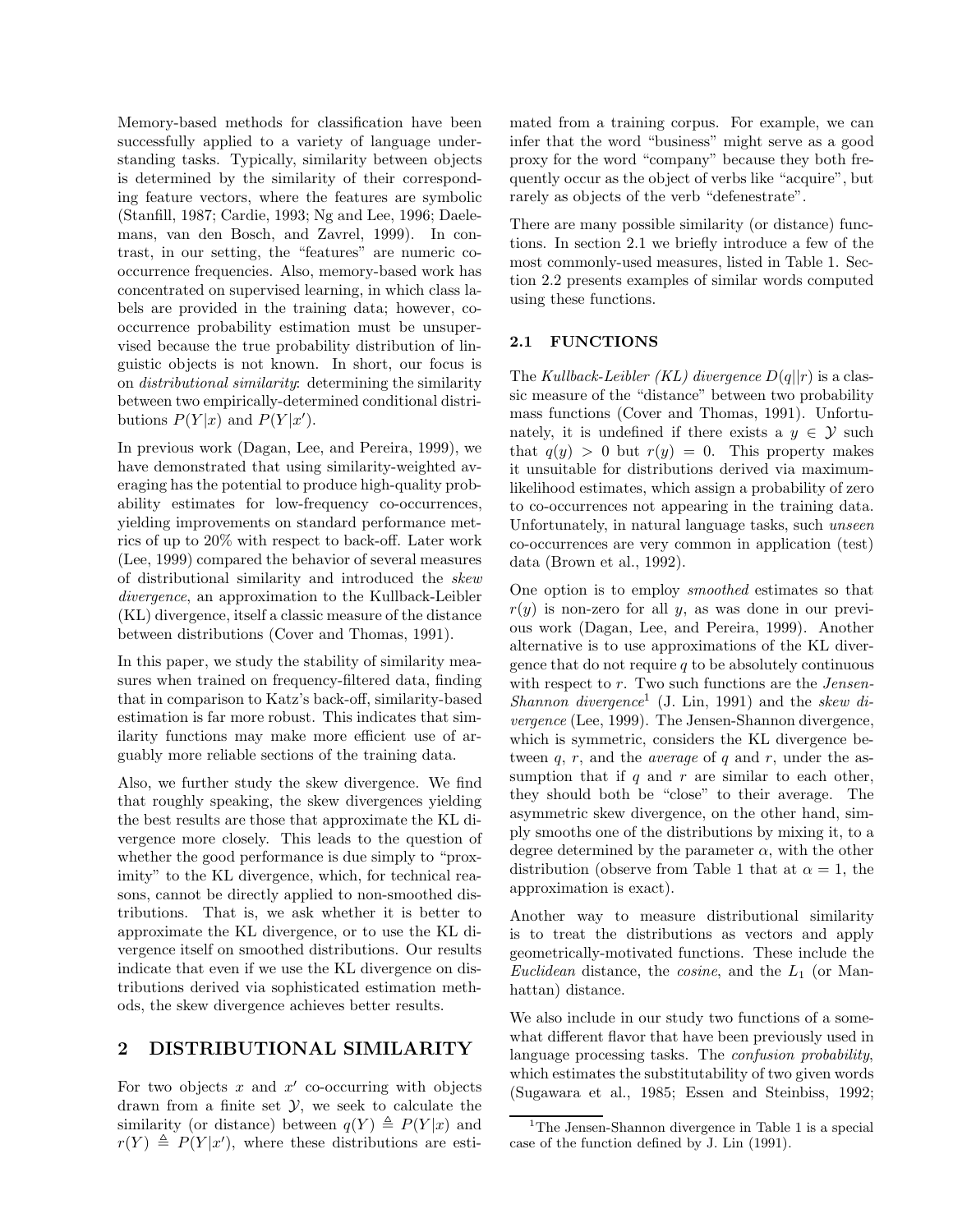Table 1: Similarity functions for probability distributions. The function  $\arg(q, r)$  in the Jensen-Shannon divergence is the averaged distribution  $(q(y) + r(y))/2$ . The skew divergence constant  $\alpha$  lies in the range [0, 1].

| KL DIVERGENCE           | $D(q \parallel r)$ | $= \sum_{y} q(y) (\log q(y) - \log r(y))$                                                                                                                  |
|-------------------------|--------------------|------------------------------------------------------------------------------------------------------------------------------------------------------------|
| <b>JENSEN-SHANNON</b>   | JS(q,r)            | $= \frac{1}{2} \left[ D\left( q \right\  \mathrm{avg}(q,r) \right) + D\left( r \right\  \mathrm{avg}(q,r) \right)$                                         |
| <b>SKEW DIVERGENCE</b>  | $s_{\alpha}(q,r)$  | $= D(r    \alpha q + (1 - \alpha)r)$                                                                                                                       |
| <b>EUCLIDEAN</b>        | euc(q,r)           | $= \left( \sum_{y} (q(y) - r(y))^{2} \right)^{1/2}$                                                                                                        |
| <b>COSINE</b>           | $\cos(q,r)$        | $= \sum_{y} q(y)r(y) / \sqrt{\sum_{y} q(y)^2 \sum_{y} r(y)^2}$                                                                                             |
| $L_1$                   | $L_1(q,r)$         | $= \sum_{y}  q(y) - r(y) $                                                                                                                                 |
| <b>CONFUSION</b><br>TAU | $\tau(q,r)$        | $\operatorname{conf}(q, r, P(x')) = P(x') \sum_{y} q(y)r(y)/P(y)$<br>= $\sum_{y_1, y_2}$ sign $[(q(y_1) - q(y_2))(r(y_1) - r(y_2))] / (2{\binom{ V }{2}})$ |

Table 2: Nearest neighbors to the word "company", most similar first. Italics designate words appearing in only one column. The words "government" and "organization" have been abbreviated.

|                          | SKEW $(\alpha = .99)$                                             | $J.-S.$                                                         | $L_1$                                                            | <b>COSINE</b>                               | <b>CONFUSION</b>                                 | TAU                                                   | <b>EUCLIDEAN</b>                                            |
|--------------------------|-------------------------------------------------------------------|-----------------------------------------------------------------|------------------------------------------------------------------|---------------------------------------------|--------------------------------------------------|-------------------------------------------------------|-------------------------------------------------------------|
| $\overline{2}$<br>3<br>4 | <b>AIRLINE</b><br><b>BUSINESS</b><br><b>BANK</b><br><b>AGENCY</b> | <b>BUSINESS</b><br><b>AIRLINE</b><br><b>FIRM</b><br><b>BANK</b> | <b>BUSINESS</b><br><b>AIRLINE</b><br><b>STATE</b><br><b>BANK</b> | $t$ alk<br>hostage<br>primary<br>referendum | GOVT.<br><b>YEAR</b><br><b>PEOPLE</b><br>percent | <b>YEAR</b><br><b>STATE</b><br><b>PEOPLE</b><br>GOVT. | <b>CITY</b><br><b>AIRLINE</b><br><b>INDUSTRY</b><br>PROGRAM |
| 5                        | <b>FIRM</b>                                                       | <b>STATE</b>                                                    | <b>FIRM</b>                                                      | lead                                        | syndrome                                         | <b>GROUP</b>                                          | ORG.                                                        |
| 6                        | department                                                        | <b>AGENCY</b>                                                   | <b>AGENCY</b>                                                    | hearing                                     | <b>BUSINESS</b>                                  | country                                               | <b>BANK</b>                                                 |
| 8                        | manufacturer                                                      | <b>GROUP</b>                                                    | GOVT.                                                            | stake                                       | <b>TODAY</b>                                     | <b>BUSINESS</b>                                       | <b>SYSTEM</b>                                               |
|                          | network                                                           | GOVT.                                                           | <b>CITY</b>                                                      | discussion                                  | FIRM                                             | PROGRAM                                               | <b>TODAY</b>                                                |
| 9                        | <b>INDUSTRY</b>                                                   | <b>CITY</b>                                                     | <b>GROUP</b>                                                     | post                                        | <b>MEETING</b>                                   | <b>TODAY</b>                                          | series                                                      |
| 10                       | GOVT.                                                             | <b>INDUSTRY</b>                                                 | ORG.                                                             | <b>MEETING</b>                              | stock                                            | <b>SYSTEM</b>                                         | portion                                                     |

Grishman and Sterling, 1993), is based not only on the conditional distributions  $P(Y|x)$  and  $P(Y|x')$  but<br>also on marginal probabilities. The *tay coefficient* <sup>2</sup> also on marginal probabilities. The *tau coefficient,*<sup>2</sup> a statistical measure of the association between random variables (Liebetrau, 1983), is based on probability rankings rather than the actual probability values: roughly speaking,  $\tau(q, r)$  is larger if there are few pairs  $(y_1, y_2)$  such that  $q(y_1) > q(y_2)$  but  $r(y_1) < r(y_2)$ , or vice versa. Hatzivassiloglou (1996) applied this measure to the task of grouping related adjectives.

#### **2.2 EXAMPLES OF SIMILAR WORDS**

In order to provide some intuition about the measures described in the previous section, we now present an example of similar words derived by each function.

We computed similarity between nouns based on their occurrences as the heads of direct objects of verbs in a newswire corpus (details of the training set are given in section 3.2 below). That is, the training data consisted of noun-verb pairs such as  $(company, acquire);$ we used maximum-likelihood estimation for the conditional distributions  $P(Y|x)$ , e.g.

$$
P(acquire|company) = \frac{\#(company, acquire)}{\#(company)} ,
$$

where  $\#(\cdot)$  denotes frequency in the corpus. Then, for each noun x', we computed the similarity of  $P(Y|x')$  to  $P(Y \mid \text{common})$ . We note that no linguistic knowledge  $P(Y | company)$ . We note that no linguistic knowledge was employed other than the fact that certain nouns occurred as the objects of certain verbs.

Table 2 shows the ten nearest neighbors to the word "company" according to each of the measures described above (except the KL divergence, which, as mentioned earlier, cannot be applied to maximum-

<sup>&</sup>lt;sup>2</sup>There are actually three versions of the tau coefficient; we are using  $\tau_a$ . See Liebetrau (1983) for discussion of this issue.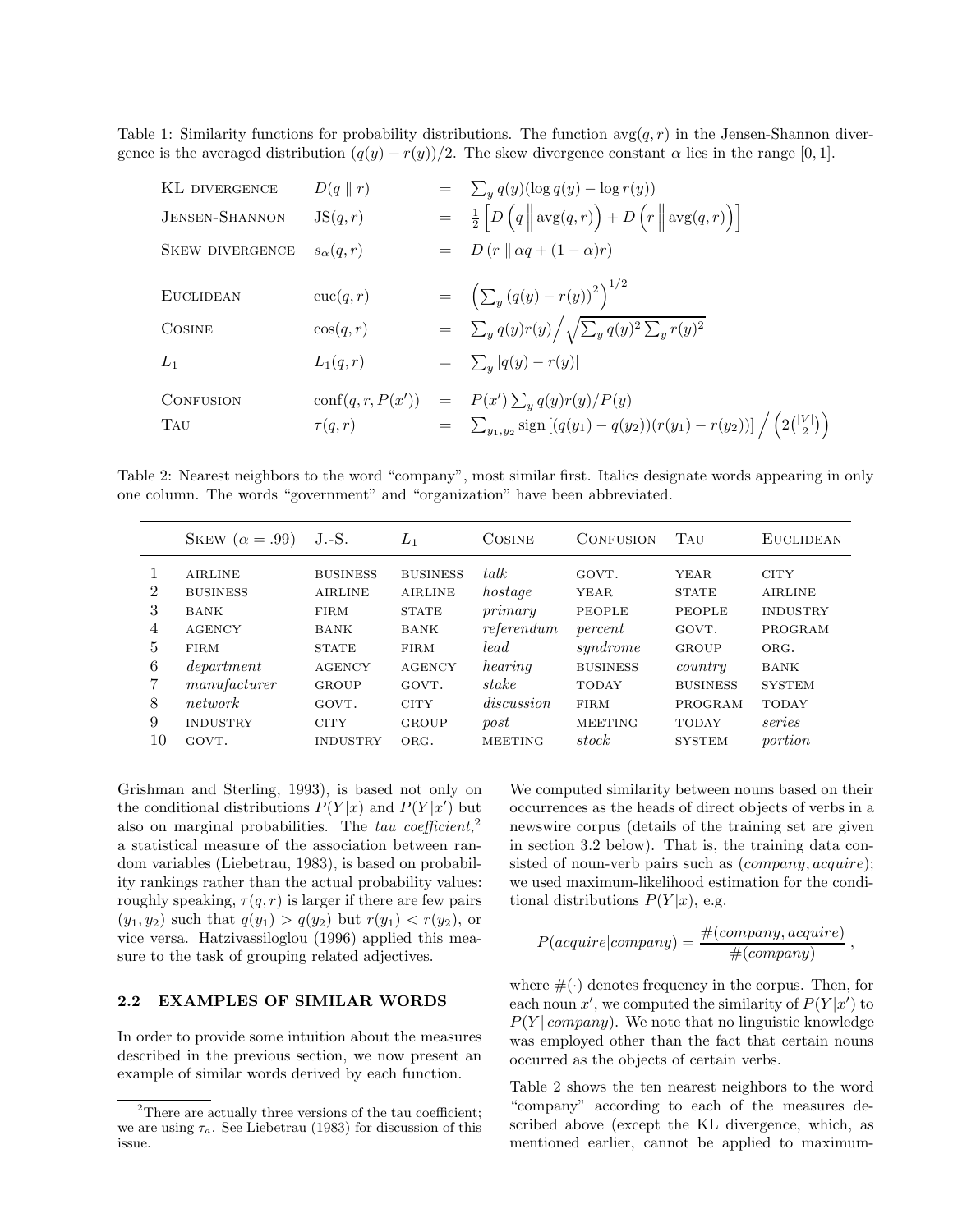likelihood estimates). The left-to-right sequence of the table foreshadows the functions' relative empirical performances in best-first order; these results are presented in section 3.3.

We first observe that many of the nearest neighbors, such as "business" and "firm", indeed seem semantically quite similar to the word "company". The  $L_1$  distance and Jensen-Shannon divergence appear highly correlated.<sup>3</sup> But there is noticeable variation between the lists; for instance, no word is in the top ten for every metric, although "business" and "government" appear in five of the seven rankings. To highlight this variability, we have italicized all words that are in the top ten according to one similarity function but not considered a nearest neighbor by any of the others. Evidently, the cosine metric is strikingly different from the other measures, perhaps because of the length normalization it incorporates (note in Table 1 that otherwise the cosine looks somewhat similar to the confusion probability). Also, four of the other six lists contain novel words as well, with the two asymmetric functions (the confusion probability and the skew divergence) exhibiting a higher percentage of unique neighbors.

We thus see that the various functions can exhibit qualitatively different behaviors. In the next section, we evaluate their performances quantitatively.

## **3** Experiments of the second second second second second second second second second second second second second second second second second second second second second second second second second second second second sec

## **3.1 METHODOLOGY**

Our ultimate goal is the accurate estimation of cooccurrence probabilities. It would therefore seem that we should directly evaluate the probabilities assigned by similarity-based models. However, we then run into a methodological problem: how should we define the similarity-based models? An attractive paradigm, though certainly not the only possibility, is the *distance-weighted averaging* framework, where the relative frequencies of the nearest neighbors are averaged together after being weighted by their similarity to the target (Atkeson, Moore, and Schaal, 1997). Unfortunately, even if we settle on distance-weighted averaging, we must choose among many possible weight functions. The difficulty is that we want our stability analyses to be independent of these various decisions in order to factor out the choice of metric from the choice of model, since for many similarity measures it is not at all clear what the optimal weight function is. (In previous work, we have seen that different weights for the same similarity measure can lead to substantial decreases in performance (Dagan, Lee, and Pereira, 1999).)

We therefore employed the following experimental framework. Similarity functions are compared by examining their ability to choose the more likely of two test co-occurrences  $(x, y_1)$  and  $(x, y_2)$ . The decision is made by taking a majority vote of the  $k$  nearest neighbors according to the measure under consideration, where a neighbor  $x'$  votes for  $(x, y_1)$  if  $P(y_1|x') > P(y_2|x')$ , and vice versa. By plotting per-<br>formance as a function of the number of most simiformance as a function of the number of most similar neighbors considered, one can compare the *rankings* induced by different similarity functions independently of the numerical values they assign: we should clearly prefer function f over function g if, for all  $k$ , a higher percentage of  $f$ 's  $k$  most similar words vote correctly. This methodology allows us to compare functions directly without needing to consider issues such as weighting functions, number of nearest neighbors selected, etc. In practice, of course, these factors are important. However, it is desirable to concentrate our efforts on finding weight functions for inherently better similarity functions, so it makes sense to first identify which similarity measures are the most promising before considering what the best weighting scheme is.

### **3.2 INITIAL DATA AND PERFORMANCE METRICS**

The datasets were constructed from a collection of over 730,000 verb-noun co-occurrence pairs from the Associated Press 1988 newswire involving the 1000 most frequent nouns. These were extracted via partof-speech tagging and pattern matching tools due to Church (1988) and David Yarowsky. We randomly selected 80% to serve as training data. From the remaining 20%, we created five equal-sized disjoint sets of co-occurrences not also appearing in the training corpus (recall that our goal is to model unseen cooccurrences). Finally, these five sets were transformed into test sets by replacing each pair  $(x, y_1)$  with the test instance  $((x, y_1), (x, y_2))$ , where  $y_2$  was randomly chosen among those verbs with approximately the same frequency as  $y_1$ <sup>4</sup>

In order to evaluate performance, we calculated the *error rate*, defined as

$$
\frac{1}{T}(\# \text{ of incorrect choices} + (\# \text{ of ties})/2),
$$

where  $T$  is the size of the test set. Ties — instances in

<sup>&</sup>lt;sup>3</sup>Indeed, the  $L_1$  distance bounds the Jensen-Shannon divergence (J. Lin, 1991).

<sup>4</sup>Other ways to create test alternatives include constructing instances in which two pairs  $(x, y_1)$  and  $(x, y_2)$ were both unseen in the training data but occur in the test data; however, this narrows the size of the test corpus considerably.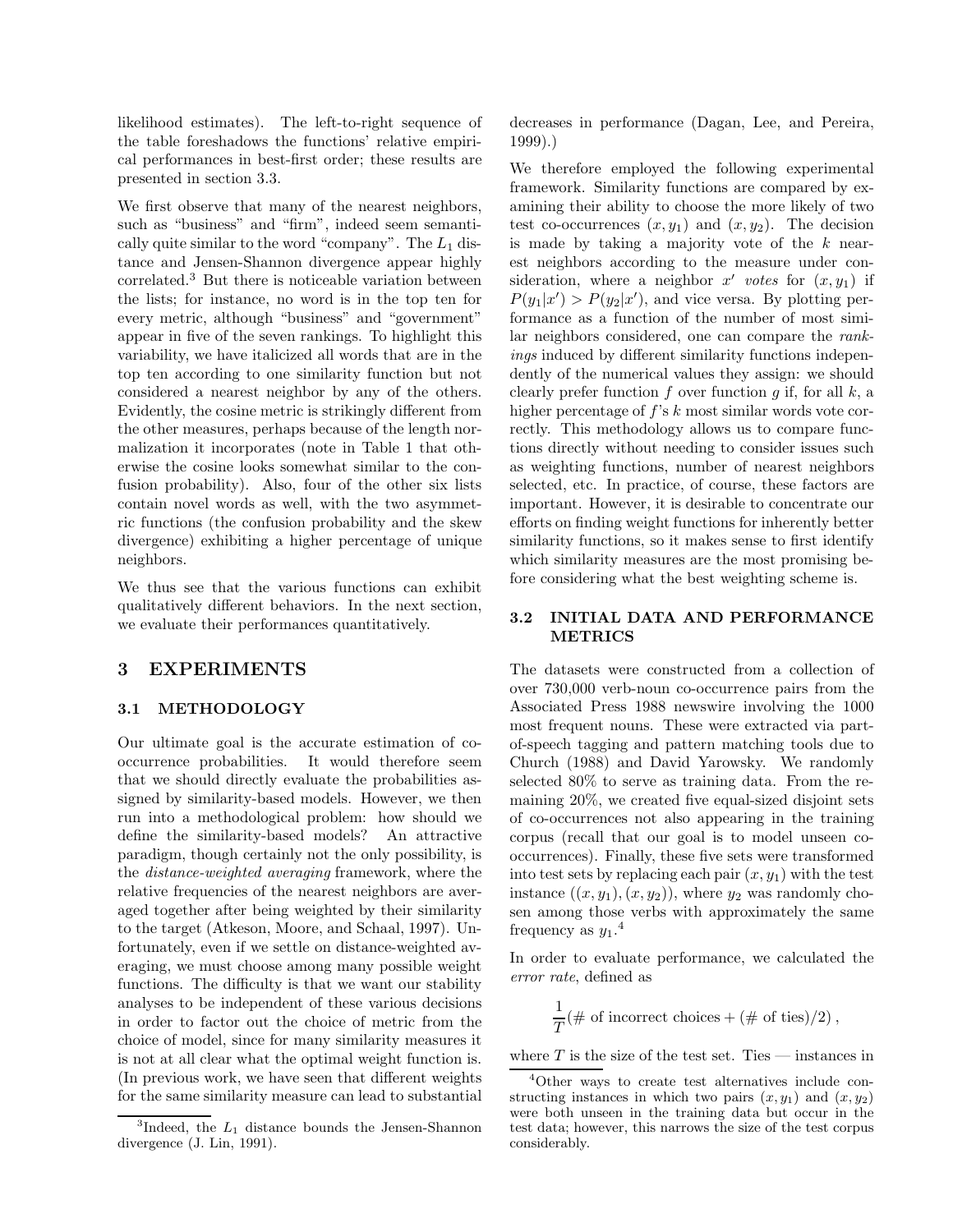

Figure 1: Average error rates for similarity measures as a function of  $k$ , the number of nearest neighbors. Left: trained on full. Right: trained on sparse. The key is ordered by performance.

which both alternatives are deemed equally likely are treated as half-mistakes.

Each of the performance graphs depicts the average error rate over the five test sets (standard deviations were fairly small and so error bars are omitted for clarity). Unless otherwise specified, maximum-likelihood estimates were used for the base probabilities that serve as the input to back-off and the similarity measures. By our reasoning above, the "best" similarity measures should achieve the smallest error rates, and achieve these as early as possible.

## **3.3 EXPERIMENT 1: DEPENDENCE ON LOW-FREQUENCY EVENTS**

In our first experiment, we examined the performance of similarity metrics on frequency-filtered training data. We are interested in the relative dependence of similarity measures on low-frequency events, since such events may constitute unreliable evidence. Indeed, Katz (1987) suggested that deleting singletons – events occurring only once – from the data can create more compact training sets without affecting the quality of statistical estimates. To study this issue, we constructed two training sets, full and sparse, where full was the training corpus described in the previous section. The sparse set was created from full by omitting all co-occurrence pairs appearing only once; this resulted in a 15% reduction in size.

As a baseline, we computed the performance of backoff, which does not use distributional similarity information. Recall that when presented with two unseen co-occurrences  $(x, y_1)$  and  $(x, y_2)$ , back-off will prefer the alternative for which  $y_i$  is more frequent in the

training corpus. When trained on full, back-off's average error rate was 51.5%: by construction of the test sets, back-off is reduced to random guessing. With sparse as the training set, the average error rate rose to 60.5%, for a difference of 9 percentage points.

Figure 1 shows the performance of the similarity measures for both training sets. Despite the large drop in training set size, the general shapes of the curves and relative performance orderings<sup>5</sup> are remarkably stable across the two training corpora, with the skew divergence yielding the best results.<sup>6</sup> The major changes are that the best achievable error rates rise — the average increase is 4.2 percentage points — and the minima are generally achieved at higher values of k for sparse, indicating that it is more difficult to select good nearest neighbors when singleton co-occurrences are missing. On the other hand, the performance degradation that the similarity measures suffer is less than half that for the baseline back-off. Thus, we conclude that in comparison to back-off, similarity measures do not depend as much on information carried by singleton events. This suggests that similarity-based estimation takes greater advantage of higher-frequency events, which may be more reliable information sources.

#### **3.4 EXPERIMENT 2: SKEW VALUES**

Given that a skew divergence achieved the best error rates in the previous experiment, we now study the family of skew divergences more carefully. Recall the

<sup>5</sup>A hypothesis as to why the functions seem to "clump" appears in our previous work (Lee, 1999).

 ${}^{6}$ By the paired t-test, the differences between the skew divergence and the  $L_1$  distance are significant at the .01 level for  $k \ge 75$  (full) and  $k \ge 200$  (sparse).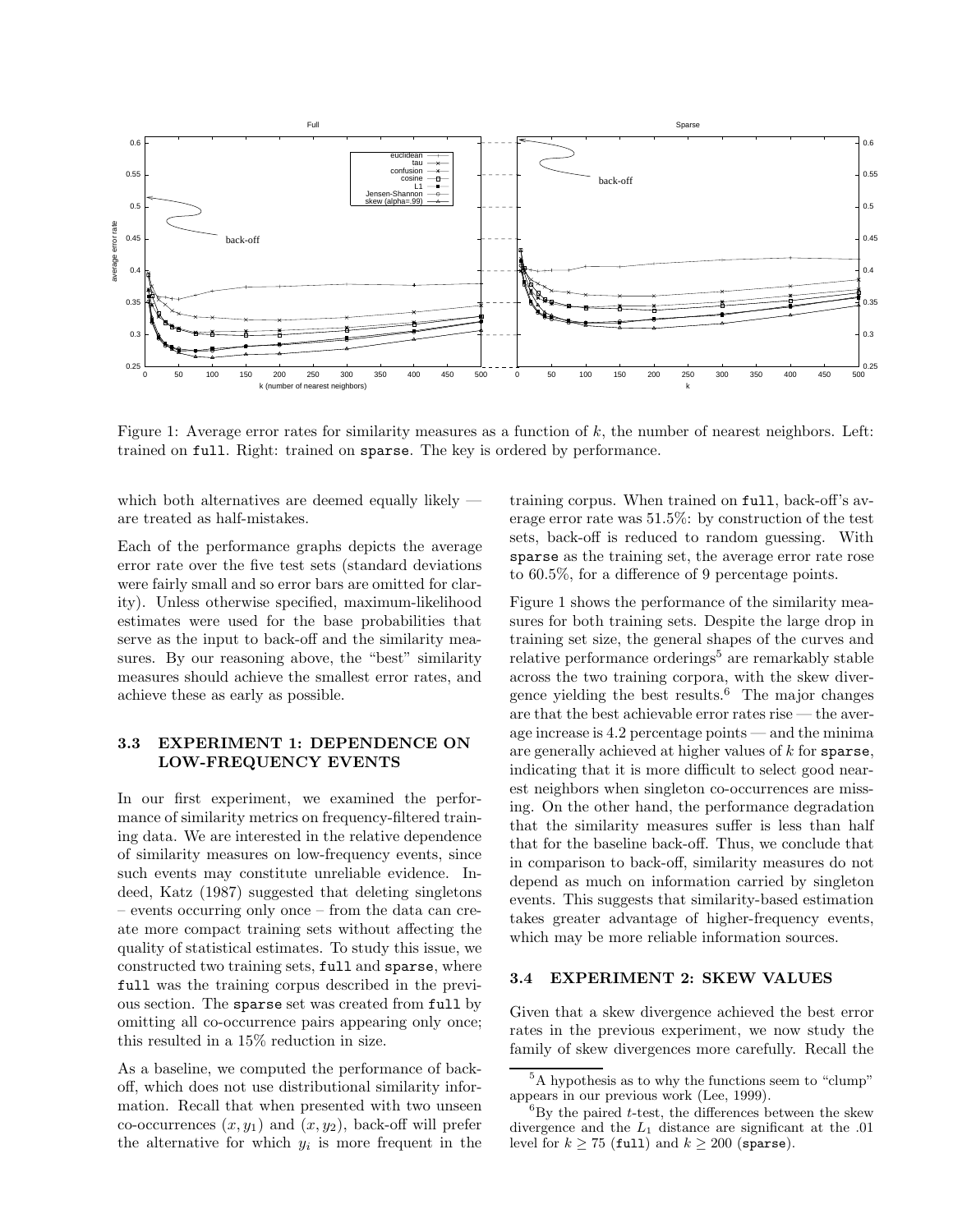

Figure 2: Average error rates for skew divergences trained on full (left) and sparse (right). The key is ordered by increasing  $\alpha$ .

definition:

$$
s_{\alpha}(q,r) = D(r \parallel \alpha q + (1 - \alpha)r),
$$

where  $\alpha$  controls the degree to which the function approximates  $D(r||q)$ . In application, for a given test instance  $((x, y_1), (x, y_2))$ , we use the neighbors x' such that  $s_{\alpha}(P(Y|x), P(Y|x'))$  is smallest — since we are<br>using a similarity-based estimate for the distribution using a similarity-based estimate for the distribution of verbs conditioned on object  $x$ , we are evidently considering the maximum-likelihood estimate to be unreliable, and hence it is the empirical  $P(Y|x)$  that needs to be smoothed.<sup>7</sup>

Since the KL divergence is a standard and wellmotivated distributional distance measure and  $\alpha$ 's role appears to be simply to guarantee that the skew divergence is always defined, two natural questions arise. First, does increasing  $\alpha$ , thereby bringing the skew divergence closer to the KL divergence, always yield better results? Second, given that  $(1 - \alpha)r$  serves to smooth q, should the proper value of  $(1 - \alpha)$  depend on some measurement of the sparseness of the data?

To investigate these issues, we examined how varying the value of  $\alpha$  changed the performance of the skew divergence for both of our training sets. The results are shown in figure 2. Again, we see that the shapes and relative orderings of the performance curves are preserved across training sets, with the error rates rising and the minima shifting to the right for sparse. And again, the skew divergences as a family are also less affected by frequency filtering than the baseline, back-off.

However, the role that  $\alpha$  plays is not entirely clear. The highest value yielded the best performance and very small values resulted in the worst error rates, as one might expect; but the relationship between error rate and  $\alpha$  for intermediate settings is not so simple. In particular, it appears that the skew divergence for  $\alpha = 0.33$  does a relatively poor job of selecting good neighbors for small values of  $k$ , but the words ranked between 50 and 100 are very good predictors; as a consequence, it achieves lower best-case error rates than for the larger values  $\alpha = 0.5$  and  $\alpha = 0.66$ .

In answer to the second question, Figure 2 shows that the best setting of  $\alpha$  does not vary when we use sparse for training instead of full, which we may take as a stability result regarding high values of  $\alpha$ . This finding may indicate that it is always better to choose a high setting of this parameter, thus obviating the need for extra training data to tune it; of course, further experiments are necessary to validate this claim.

## **3.5 EXPERIMENT 3: COMPARING SKEW AND KL DIVERGENCES**

The previous experiment demonstrated that larger values of  $\alpha$  are to be preferred; that is, the best results come about when we choose a skew divergence that is very close to the KL divergence D. It might therefore seem that the optimal thing to do is to actually use the KL divergence itself, rather than approximate versions.

As mentioned in section 2.1, we cannot apply the KL divergence directly to the maximum-likelihood estimates used as the input to the other similarity functions in experiments 1 and 2. However, we can first

Indeed, in our experiments, approximating  $D(q||r)$  did not perform as well.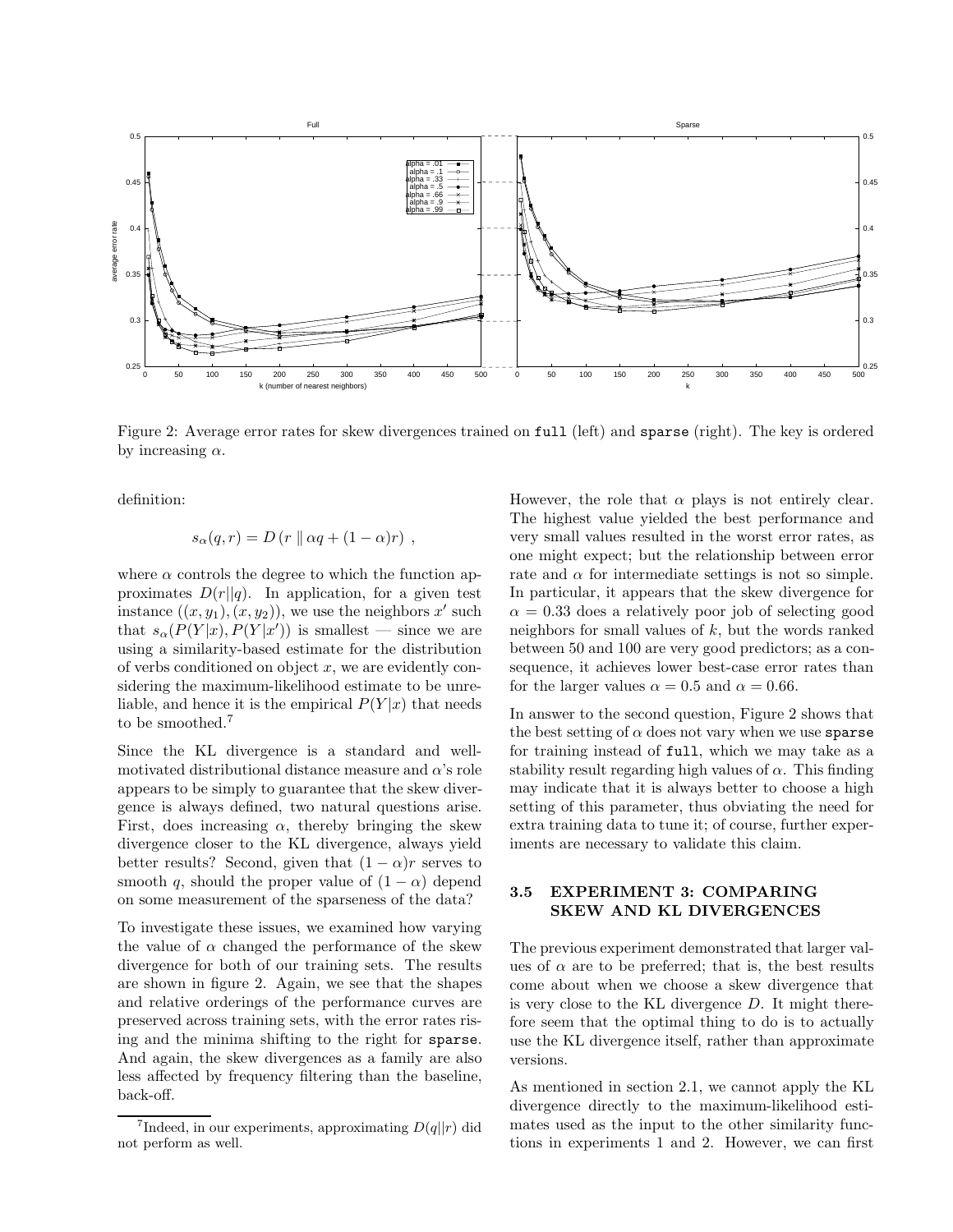apply some other estimation technique that produces *smoothed* distributions (i.e., where  $P(y|x) > 0$  for all  $y$ ), and use these as input to D. Then, the question is whether using the KL divergence on smoothed distributions can provide better results than using an approximation of the KL divergence on non-smoothed input. To investigate this issue, we looked at computing the KL divergence between probability distributions estimated using back-off, which we recall has been described as one of the best techniques for estimating the probability of co-occurrence pairs (Chen and Goodman, 1996).



Figure 3: Average error rates for the KL divergence, skew divergence, and cosine trained on full.

Figure 3 shows that even when a state-of-the-art estimation method is used in conjunction with the KL divergence to calculate distributional similarity<sup>8</sup>, it is better to use the skew divergence. Indeed, we see that D's error rate is on par with that of the cosine metric. Thus, it appears that highly sophisticated smoothing techniques would be needed in order to use the KL divergence effectively, so much so that the skew divergence may be of greater utility than the function it is supposed to approximate.

#### $\boldsymbol{4}$ **4 RELATED WORK**

The distributional similarity functions we studied here have been applied to other natural language processing tasks. For example, McCarthy (2000) used the skew divergence to analyze verb arguments. Lapata (2000) looked at using similarity-based estimation to analyze nominalizations. Interestingly, she found that although the Jensen-Shannon divergence was very good

for predicting object relations, the confusion probability was superior for subject relations. We intend to investigate this issue in future work.

The computation of distributional word similarity has also been proposed as a way to automatically construct thesauri; see Grefenstette (1994), Hatzivassiloglou (1996), D. Lin (1998) , and Caraballo (1999) for some recent examples.

This paper has considered distributional similarity in a nearest-neighbor, locally-weighted framework. However, an alternative is to build a *cluster*-based probability model that groups co-occurrences into global classes; examples in the language processing literature include the work of Brown et al. (1992), Pereira, Tishby, and Lee (1993), Kneser and Ney (1993), and Hofmann and Puzicha (1998). Rooth et al. (1999) use such clustering techniques to learn subcategorization frames and other lexical information. Recent work has attempted a comparison of the nearest-neighbor and clustering paradigms (Lee and Pereira, 1999).

Finally, we note that stability issues are clearly also relevant to memory-based classification, i.e., in *supervised* settings. Daelemans, van den Bosch, and Zavrel (1999) describe a suite of experiments exploring the effects on classification error of editing the training data in various ways.

#### **Acknowledgements**

We thank Fernando Pereira for access to computational resources at AT&T – Research. Part of this work was completed while visiting Harvard University; thanks to Stuart Shieber for this opportunity. The opening example is a modified version of an example also due to Stuart Shieber. The third experiment was motivated by an anonymous reviewer's comment on Lee (1999). Finally, we thank the anonymous reviewers for their helpful comments. This material is based upon work supported in part by the National Science Foundation under Grant No. IRI9712068.

#### **References**

- Aha, David W., Dennis Kibler, and Marc K. Albert. 1991. Instance-based learning algorithms. Machine Learning, 6:37–66.
- Atkeson, Christopher G., Andrew W. Moore, and Stefan Schaal. 1997. Locally weighted learning. Artificial Intelligence Review, 11(1):11–73.
- Brown, Peter F., Vincent J. DellaPietra, Peter V. deSouza, Jennifer C. Lai, and Robert L. Mercer. 1992. Classbased n-gram models of natural language. Computational Linguistics, 18(4):467–479, December.
- Caraballo, Sharon A. 1999. Automatic construction of a hypernym-labeled noun hierarchy from text. In 37th Annual Meeting of the Association for Computational Linguistics, pages 120–126.

 ${}^{8}$ The smoothed estimates were *not* used to determine which alternative a neighbor voted for; doing so resulted in a 10 percentage-point increase in average error rate.